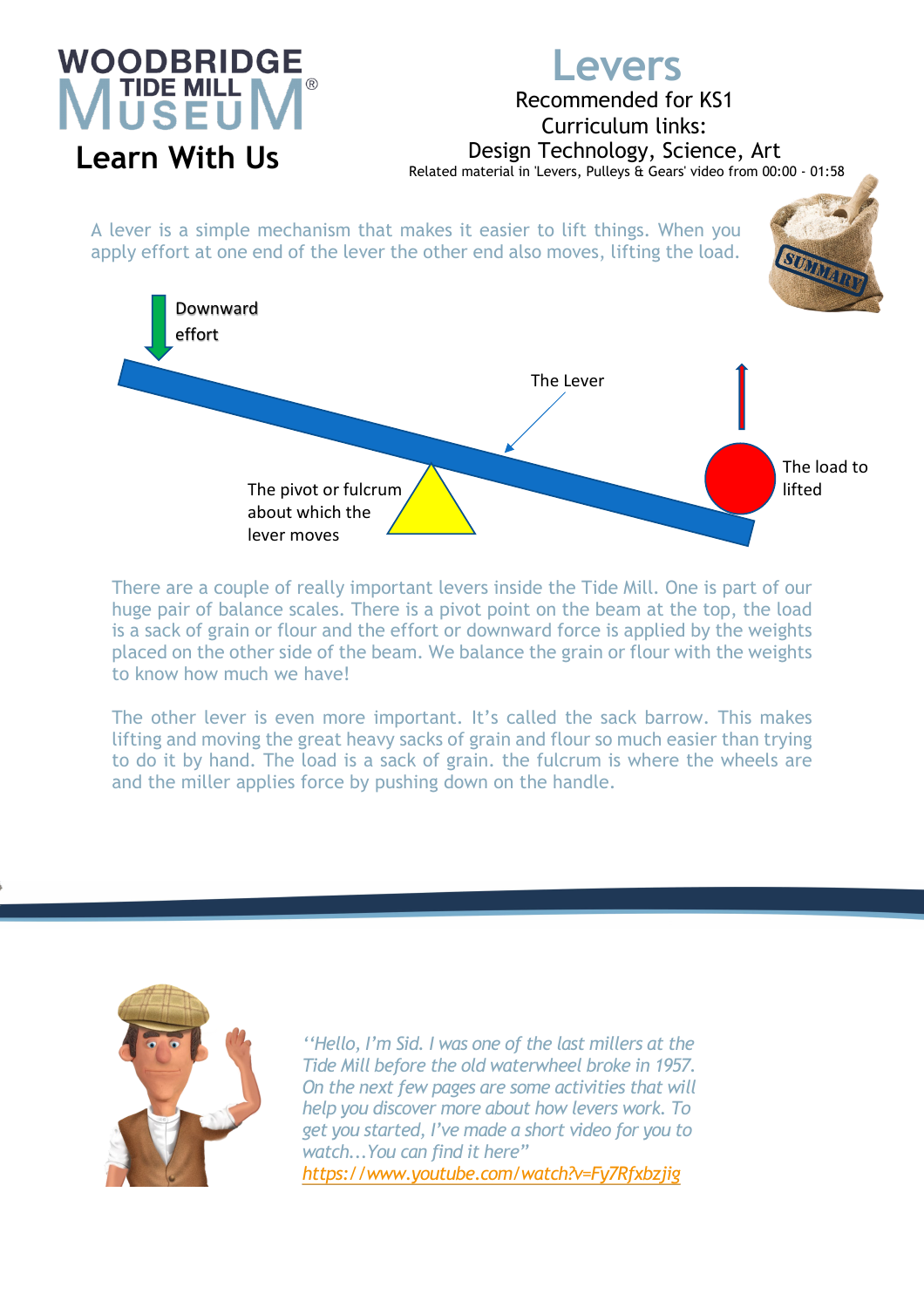## **Activities**



*'I use a sack barrow to help me lift heavy bags of flour. The barrow works as a lever. Can you see how?'*







*'How's about you have a go at making your own lever and then testing it out? Follow my instructions to see how…*



- A ruler
- A pencil
- Coins
- A small pompom (or something soft)



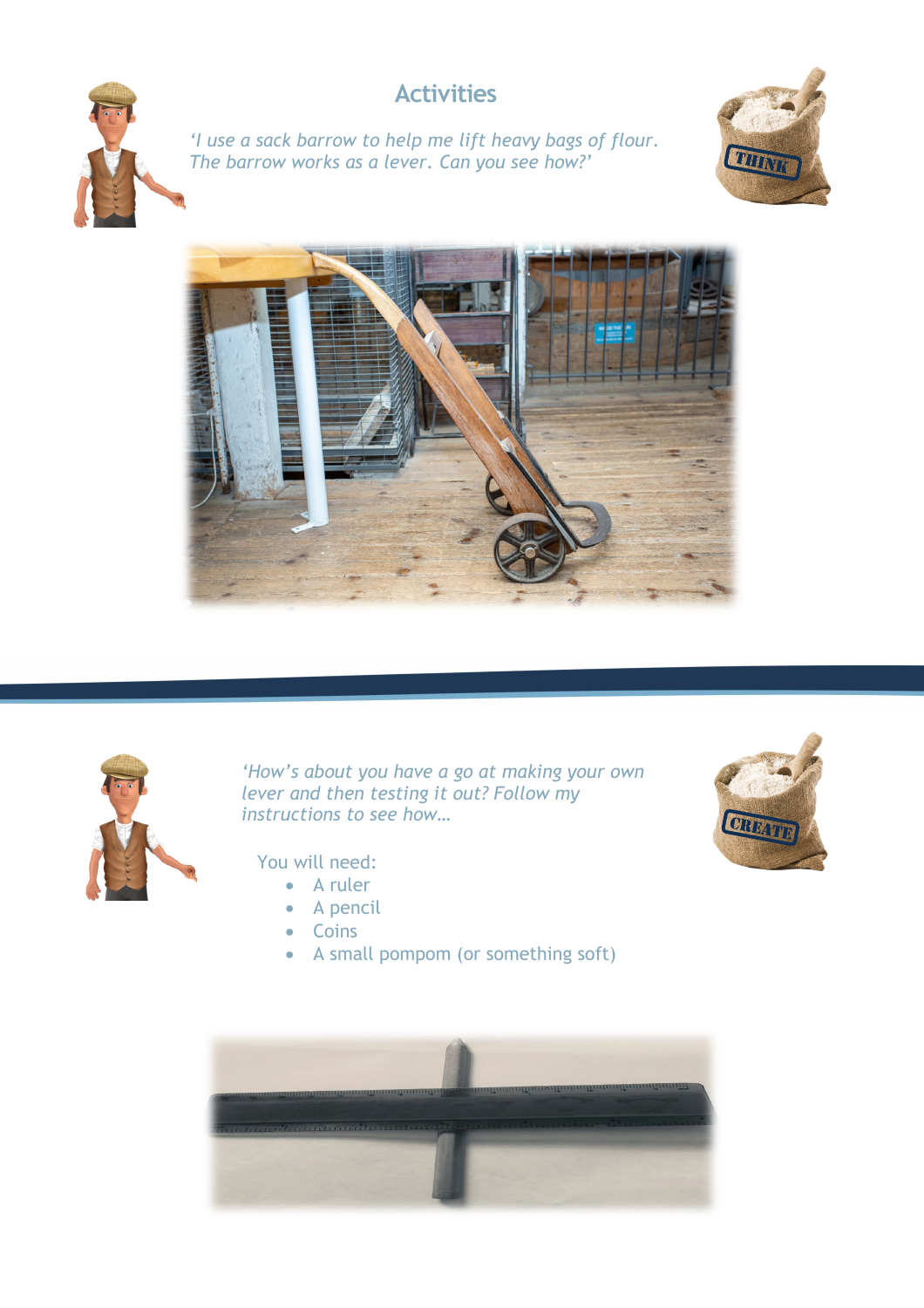How to make:

1 Place your ruler on top of the pencil as shown. The ruler acts as the lever and the pencil is the pivot or fulcrum.

2 Place a load of coins at one end of the ruler.

3 Lift the load by pressing down at the opposite end of the ruler using one finger (the force). How hard do you have to press to lift the load?

4 Change the position of the pencil and lift the load again. Try several different positions. Notice each time how hard you press in order to lift the load! Does it change?

5. Now exchange your coins for a small pompom or something else soft. Strike the end and watch as you catapult It into the air. How high can you get it?



*'Now you know a bit about how levers work let's try an experiment. Using your own lever, set it up in the following three ways. Which one makes lifting easiest? Tick the correct box! Why do you think that might be?'*





*'Decorate the picture on the next page of the Miller using his sack barrow lever. What would you call your Miller?*